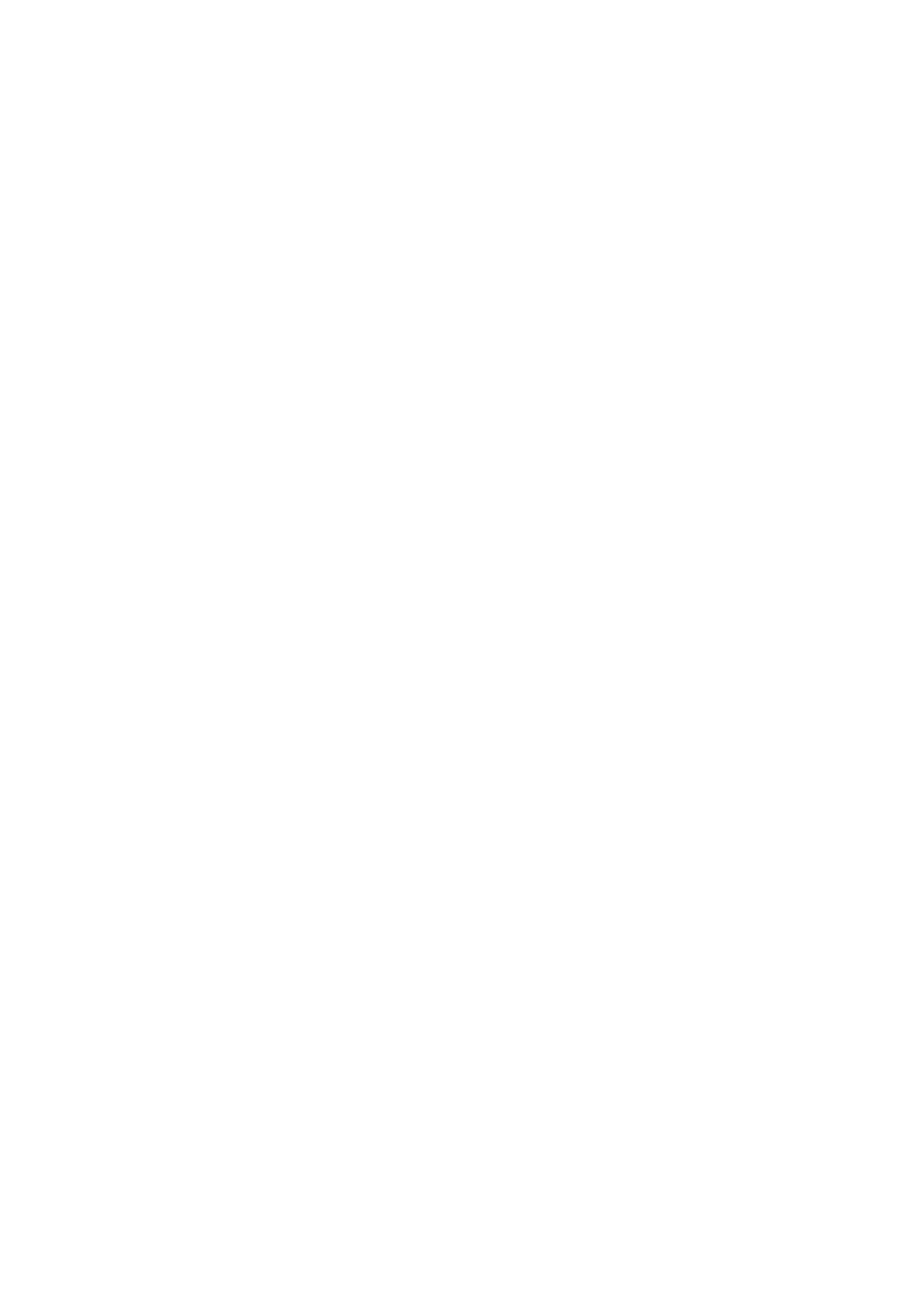Full consolidation method is applied except as otherwise indicated.

- (\*) Proportionate consolidation method.
- (\*\*) Equity method.
- (A) Indicates that institution joined the CG in the year.
- FC Financial conglomerate.
- MG Mixed group.
- DI Deposit institution.
- OCI Other credit institutions.

## BANKS

| DI<br>0049-Banco Santander, SA (Spain)<br><b>DI</b><br>Banco Caixa Geral Totta de Angola (*)<br><b>DI</b><br>0011-Allfunds Bank, SA (*)<br>Angola<br>0030-Banco Español de Crédito, SA<br>DI<br>Banco Santander Río, SA<br><b>DI</b><br>Argentina<br><b>DI</b><br>0036-Santander Investment, SA<br>DI<br>Préstamos de Consumo, SA<br><b>OCI</b><br>0038-Banesto Banco de Emisiones, SA<br><b>DI</b><br>Austria<br>Santander Consumer Leasing Austria<br>OCI<br>0073-Open Bank Santander Consumer, SA<br><b>DI</b><br>Santander Consumer Bank Gmbh<br>(A)<br>0083-Banco Alicantino de Comercio, SA<br>DI<br><b>Bahamas</b><br>Santander Bank & Trustltd.<br>DI<br>DI<br>0086-Banco Banif, SA<br><b>DI</b><br>Santander Investment Bank (S.I.B.)<br>0091-Banco de Albacete, SA<br>DI<br>Banco Santander Bahamas Internacion<br>DI<br>Santander Benelux, SA<br>DI<br>0224-Santander Consumer Finance, SA<br>DI<br>Belgium<br><b>DI</b><br>4784-Transolver Finance, EFC, SA (*)<br>OCI<br><b>Brazil</b><br>Banco Santander (Brasil) SA<br>Banco de Pernambuco SA<br><b>DI</b><br>4797-Santander de Leasing, SA, EFC<br>OCI<br><b>OCI</b><br>8236-Santander Consumer, EFC, SA<br>OCI<br>Aymoré Crédito, Financiamento e Inv<br>OCI<br>OCI<br>8512-Unión Créditos Inmobiliarios (*)<br>Companhia de Arrendamento Mercantil (*)<br>8906-Santander Factoring y Confirming<br>OCI<br><b>OCI</b><br>Companhia de Crédito, Financiam. e (*)<br><b>OCI</b><br>Santander Leasing SAArrendamento<br>Serfin International Bank & Trust<br><b>DI</b><br>Cayman Islands<br>Chile<br>Banco Santander - Chile<br><b>DI</b><br><b>OCI</b><br>Santander Factoring SA<br>Santander Corredorade Seguros Limit<br><b>OCI</b><br>DI<br>Colombia<br>Banco Santander Colombia, SA<br>US<br>Banco Santander International Miami<br>DI<br>Totta & Acores Inc.- Newark<br>DI<br>Sovereign Bancorp<br>DI<br>(A)<br><b>DI</b><br>Grupo Drive<br><b>DI</b><br>Russian Federation<br>Santander Consumer Bank, Cjsc<br>Santander Consumer Finance Oy<br><b>DI</b><br>Finland<br><b>OCI</b><br>Hungary<br>Santander Consumer Finance Zrt.<br>Totta Ireland, PLC<br>Ireland<br><b>DI</b><br><b>OCI</b><br>Isle of Man<br>Bradford & Bingley International Li<br>Santander Consumer Finance Media S.<br><b>DI</b><br>Italy<br>Santander Private Banking, SPA<br><b>DI</b><br>Santander Consumer Finanzia SRL<br>OCI<br><b>OCI</b><br>Santander Consumer Bank SPA<br>Unifin<br><b>OCI</b><br><b>DI</b><br>Jersey<br>Abbey National International Limite<br><b>OCI</b><br>Luxembourg<br>Allfunds InternationalSA(*)<br><b>DI</b><br>Mexico<br>Banco Santander (México), SA, Ins<br>DI<br>Santander Consumer Bank<br>Norway<br>Santander Consumer Finance Benelux<br>DI<br>Netherlands<br>Panama<br>Banco Santander (Panamá)<br><b>DI</b><br>Banco de Asunción, SA<br>DI<br>Paraguay<br><b>DI</b><br>Peru<br>Banco Santander Perú SA<br>Poland<br>DI<br>Santander Consumer Bank Spólka Akcy<br>Banco Madesant- SociedadeUnipesso<br>DI<br>Portugal |  | FC SCH Group |  |                       |    |  |
|-----------------------------------------------------------------------------------------------------------------------------------------------------------------------------------------------------------------------------------------------------------------------------------------------------------------------------------------------------------------------------------------------------------------------------------------------------------------------------------------------------------------------------------------------------------------------------------------------------------------------------------------------------------------------------------------------------------------------------------------------------------------------------------------------------------------------------------------------------------------------------------------------------------------------------------------------------------------------------------------------------------------------------------------------------------------------------------------------------------------------------------------------------------------------------------------------------------------------------------------------------------------------------------------------------------------------------------------------------------------------------------------------------------------------------------------------------------------------------------------------------------------------------------------------------------------------------------------------------------------------------------------------------------------------------------------------------------------------------------------------------------------------------------------------------------------------------------------------------------------------------------------------------------------------------------------------------------------------------------------------------------------------------------------------------------------------------------------------------------------------------------------------------------------------------------------------------------------------------------------------------------------------------------------------------------------------------------------------------------------------------------------------------------------------------------------------------------------------------------------------------------------------------------------------------------------------------------------------------------------------------------------------------------------------------------------------------------------------------------------------------------------------------------------------------------------------------------------------------------------------------------------------------------------------------------------------------------------------------------------------------------|--|--------------|--|-----------------------|----|--|
|                                                                                                                                                                                                                                                                                                                                                                                                                                                                                                                                                                                                                                                                                                                                                                                                                                                                                                                                                                                                                                                                                                                                                                                                                                                                                                                                                                                                                                                                                                                                                                                                                                                                                                                                                                                                                                                                                                                                                                                                                                                                                                                                                                                                                                                                                                                                                                                                                                                                                                                                                                                                                                                                                                                                                                                                                                                                                                                                                                                                           |  |              |  |                       |    |  |
|                                                                                                                                                                                                                                                                                                                                                                                                                                                                                                                                                                                                                                                                                                                                                                                                                                                                                                                                                                                                                                                                                                                                                                                                                                                                                                                                                                                                                                                                                                                                                                                                                                                                                                                                                                                                                                                                                                                                                                                                                                                                                                                                                                                                                                                                                                                                                                                                                                                                                                                                                                                                                                                                                                                                                                                                                                                                                                                                                                                                           |  |              |  |                       |    |  |
|                                                                                                                                                                                                                                                                                                                                                                                                                                                                                                                                                                                                                                                                                                                                                                                                                                                                                                                                                                                                                                                                                                                                                                                                                                                                                                                                                                                                                                                                                                                                                                                                                                                                                                                                                                                                                                                                                                                                                                                                                                                                                                                                                                                                                                                                                                                                                                                                                                                                                                                                                                                                                                                                                                                                                                                                                                                                                                                                                                                                           |  |              |  |                       |    |  |
|                                                                                                                                                                                                                                                                                                                                                                                                                                                                                                                                                                                                                                                                                                                                                                                                                                                                                                                                                                                                                                                                                                                                                                                                                                                                                                                                                                                                                                                                                                                                                                                                                                                                                                                                                                                                                                                                                                                                                                                                                                                                                                                                                                                                                                                                                                                                                                                                                                                                                                                                                                                                                                                                                                                                                                                                                                                                                                                                                                                                           |  |              |  |                       |    |  |
|                                                                                                                                                                                                                                                                                                                                                                                                                                                                                                                                                                                                                                                                                                                                                                                                                                                                                                                                                                                                                                                                                                                                                                                                                                                                                                                                                                                                                                                                                                                                                                                                                                                                                                                                                                                                                                                                                                                                                                                                                                                                                                                                                                                                                                                                                                                                                                                                                                                                                                                                                                                                                                                                                                                                                                                                                                                                                                                                                                                                           |  |              |  |                       |    |  |
|                                                                                                                                                                                                                                                                                                                                                                                                                                                                                                                                                                                                                                                                                                                                                                                                                                                                                                                                                                                                                                                                                                                                                                                                                                                                                                                                                                                                                                                                                                                                                                                                                                                                                                                                                                                                                                                                                                                                                                                                                                                                                                                                                                                                                                                                                                                                                                                                                                                                                                                                                                                                                                                                                                                                                                                                                                                                                                                                                                                                           |  |              |  |                       |    |  |
|                                                                                                                                                                                                                                                                                                                                                                                                                                                                                                                                                                                                                                                                                                                                                                                                                                                                                                                                                                                                                                                                                                                                                                                                                                                                                                                                                                                                                                                                                                                                                                                                                                                                                                                                                                                                                                                                                                                                                                                                                                                                                                                                                                                                                                                                                                                                                                                                                                                                                                                                                                                                                                                                                                                                                                                                                                                                                                                                                                                                           |  |              |  |                       |    |  |
|                                                                                                                                                                                                                                                                                                                                                                                                                                                                                                                                                                                                                                                                                                                                                                                                                                                                                                                                                                                                                                                                                                                                                                                                                                                                                                                                                                                                                                                                                                                                                                                                                                                                                                                                                                                                                                                                                                                                                                                                                                                                                                                                                                                                                                                                                                                                                                                                                                                                                                                                                                                                                                                                                                                                                                                                                                                                                                                                                                                                           |  |              |  |                       |    |  |
|                                                                                                                                                                                                                                                                                                                                                                                                                                                                                                                                                                                                                                                                                                                                                                                                                                                                                                                                                                                                                                                                                                                                                                                                                                                                                                                                                                                                                                                                                                                                                                                                                                                                                                                                                                                                                                                                                                                                                                                                                                                                                                                                                                                                                                                                                                                                                                                                                                                                                                                                                                                                                                                                                                                                                                                                                                                                                                                                                                                                           |  |              |  |                       |    |  |
|                                                                                                                                                                                                                                                                                                                                                                                                                                                                                                                                                                                                                                                                                                                                                                                                                                                                                                                                                                                                                                                                                                                                                                                                                                                                                                                                                                                                                                                                                                                                                                                                                                                                                                                                                                                                                                                                                                                                                                                                                                                                                                                                                                                                                                                                                                                                                                                                                                                                                                                                                                                                                                                                                                                                                                                                                                                                                                                                                                                                           |  |              |  |                       |    |  |
|                                                                                                                                                                                                                                                                                                                                                                                                                                                                                                                                                                                                                                                                                                                                                                                                                                                                                                                                                                                                                                                                                                                                                                                                                                                                                                                                                                                                                                                                                                                                                                                                                                                                                                                                                                                                                                                                                                                                                                                                                                                                                                                                                                                                                                                                                                                                                                                                                                                                                                                                                                                                                                                                                                                                                                                                                                                                                                                                                                                                           |  |              |  |                       |    |  |
|                                                                                                                                                                                                                                                                                                                                                                                                                                                                                                                                                                                                                                                                                                                                                                                                                                                                                                                                                                                                                                                                                                                                                                                                                                                                                                                                                                                                                                                                                                                                                                                                                                                                                                                                                                                                                                                                                                                                                                                                                                                                                                                                                                                                                                                                                                                                                                                                                                                                                                                                                                                                                                                                                                                                                                                                                                                                                                                                                                                                           |  |              |  |                       |    |  |
|                                                                                                                                                                                                                                                                                                                                                                                                                                                                                                                                                                                                                                                                                                                                                                                                                                                                                                                                                                                                                                                                                                                                                                                                                                                                                                                                                                                                                                                                                                                                                                                                                                                                                                                                                                                                                                                                                                                                                                                                                                                                                                                                                                                                                                                                                                                                                                                                                                                                                                                                                                                                                                                                                                                                                                                                                                                                                                                                                                                                           |  |              |  |                       |    |  |
|                                                                                                                                                                                                                                                                                                                                                                                                                                                                                                                                                                                                                                                                                                                                                                                                                                                                                                                                                                                                                                                                                                                                                                                                                                                                                                                                                                                                                                                                                                                                                                                                                                                                                                                                                                                                                                                                                                                                                                                                                                                                                                                                                                                                                                                                                                                                                                                                                                                                                                                                                                                                                                                                                                                                                                                                                                                                                                                                                                                                           |  |              |  |                       |    |  |
|                                                                                                                                                                                                                                                                                                                                                                                                                                                                                                                                                                                                                                                                                                                                                                                                                                                                                                                                                                                                                                                                                                                                                                                                                                                                                                                                                                                                                                                                                                                                                                                                                                                                                                                                                                                                                                                                                                                                                                                                                                                                                                                                                                                                                                                                                                                                                                                                                                                                                                                                                                                                                                                                                                                                                                                                                                                                                                                                                                                                           |  |              |  |                       |    |  |
|                                                                                                                                                                                                                                                                                                                                                                                                                                                                                                                                                                                                                                                                                                                                                                                                                                                                                                                                                                                                                                                                                                                                                                                                                                                                                                                                                                                                                                                                                                                                                                                                                                                                                                                                                                                                                                                                                                                                                                                                                                                                                                                                                                                                                                                                                                                                                                                                                                                                                                                                                                                                                                                                                                                                                                                                                                                                                                                                                                                                           |  |              |  |                       |    |  |
|                                                                                                                                                                                                                                                                                                                                                                                                                                                                                                                                                                                                                                                                                                                                                                                                                                                                                                                                                                                                                                                                                                                                                                                                                                                                                                                                                                                                                                                                                                                                                                                                                                                                                                                                                                                                                                                                                                                                                                                                                                                                                                                                                                                                                                                                                                                                                                                                                                                                                                                                                                                                                                                                                                                                                                                                                                                                                                                                                                                                           |  |              |  |                       |    |  |
|                                                                                                                                                                                                                                                                                                                                                                                                                                                                                                                                                                                                                                                                                                                                                                                                                                                                                                                                                                                                                                                                                                                                                                                                                                                                                                                                                                                                                                                                                                                                                                                                                                                                                                                                                                                                                                                                                                                                                                                                                                                                                                                                                                                                                                                                                                                                                                                                                                                                                                                                                                                                                                                                                                                                                                                                                                                                                                                                                                                                           |  |              |  |                       |    |  |
|                                                                                                                                                                                                                                                                                                                                                                                                                                                                                                                                                                                                                                                                                                                                                                                                                                                                                                                                                                                                                                                                                                                                                                                                                                                                                                                                                                                                                                                                                                                                                                                                                                                                                                                                                                                                                                                                                                                                                                                                                                                                                                                                                                                                                                                                                                                                                                                                                                                                                                                                                                                                                                                                                                                                                                                                                                                                                                                                                                                                           |  |              |  |                       |    |  |
|                                                                                                                                                                                                                                                                                                                                                                                                                                                                                                                                                                                                                                                                                                                                                                                                                                                                                                                                                                                                                                                                                                                                                                                                                                                                                                                                                                                                                                                                                                                                                                                                                                                                                                                                                                                                                                                                                                                                                                                                                                                                                                                                                                                                                                                                                                                                                                                                                                                                                                                                                                                                                                                                                                                                                                                                                                                                                                                                                                                                           |  |              |  |                       |    |  |
|                                                                                                                                                                                                                                                                                                                                                                                                                                                                                                                                                                                                                                                                                                                                                                                                                                                                                                                                                                                                                                                                                                                                                                                                                                                                                                                                                                                                                                                                                                                                                                                                                                                                                                                                                                                                                                                                                                                                                                                                                                                                                                                                                                                                                                                                                                                                                                                                                                                                                                                                                                                                                                                                                                                                                                                                                                                                                                                                                                                                           |  |              |  |                       |    |  |
|                                                                                                                                                                                                                                                                                                                                                                                                                                                                                                                                                                                                                                                                                                                                                                                                                                                                                                                                                                                                                                                                                                                                                                                                                                                                                                                                                                                                                                                                                                                                                                                                                                                                                                                                                                                                                                                                                                                                                                                                                                                                                                                                                                                                                                                                                                                                                                                                                                                                                                                                                                                                                                                                                                                                                                                                                                                                                                                                                                                                           |  |              |  |                       |    |  |
|                                                                                                                                                                                                                                                                                                                                                                                                                                                                                                                                                                                                                                                                                                                                                                                                                                                                                                                                                                                                                                                                                                                                                                                                                                                                                                                                                                                                                                                                                                                                                                                                                                                                                                                                                                                                                                                                                                                                                                                                                                                                                                                                                                                                                                                                                                                                                                                                                                                                                                                                                                                                                                                                                                                                                                                                                                                                                                                                                                                                           |  |              |  |                       |    |  |
|                                                                                                                                                                                                                                                                                                                                                                                                                                                                                                                                                                                                                                                                                                                                                                                                                                                                                                                                                                                                                                                                                                                                                                                                                                                                                                                                                                                                                                                                                                                                                                                                                                                                                                                                                                                                                                                                                                                                                                                                                                                                                                                                                                                                                                                                                                                                                                                                                                                                                                                                                                                                                                                                                                                                                                                                                                                                                                                                                                                                           |  |              |  |                       |    |  |
|                                                                                                                                                                                                                                                                                                                                                                                                                                                                                                                                                                                                                                                                                                                                                                                                                                                                                                                                                                                                                                                                                                                                                                                                                                                                                                                                                                                                                                                                                                                                                                                                                                                                                                                                                                                                                                                                                                                                                                                                                                                                                                                                                                                                                                                                                                                                                                                                                                                                                                                                                                                                                                                                                                                                                                                                                                                                                                                                                                                                           |  |              |  |                       |    |  |
|                                                                                                                                                                                                                                                                                                                                                                                                                                                                                                                                                                                                                                                                                                                                                                                                                                                                                                                                                                                                                                                                                                                                                                                                                                                                                                                                                                                                                                                                                                                                                                                                                                                                                                                                                                                                                                                                                                                                                                                                                                                                                                                                                                                                                                                                                                                                                                                                                                                                                                                                                                                                                                                                                                                                                                                                                                                                                                                                                                                                           |  |              |  |                       |    |  |
|                                                                                                                                                                                                                                                                                                                                                                                                                                                                                                                                                                                                                                                                                                                                                                                                                                                                                                                                                                                                                                                                                                                                                                                                                                                                                                                                                                                                                                                                                                                                                                                                                                                                                                                                                                                                                                                                                                                                                                                                                                                                                                                                                                                                                                                                                                                                                                                                                                                                                                                                                                                                                                                                                                                                                                                                                                                                                                                                                                                                           |  |              |  |                       |    |  |
|                                                                                                                                                                                                                                                                                                                                                                                                                                                                                                                                                                                                                                                                                                                                                                                                                                                                                                                                                                                                                                                                                                                                                                                                                                                                                                                                                                                                                                                                                                                                                                                                                                                                                                                                                                                                                                                                                                                                                                                                                                                                                                                                                                                                                                                                                                                                                                                                                                                                                                                                                                                                                                                                                                                                                                                                                                                                                                                                                                                                           |  |              |  |                       |    |  |
|                                                                                                                                                                                                                                                                                                                                                                                                                                                                                                                                                                                                                                                                                                                                                                                                                                                                                                                                                                                                                                                                                                                                                                                                                                                                                                                                                                                                                                                                                                                                                                                                                                                                                                                                                                                                                                                                                                                                                                                                                                                                                                                                                                                                                                                                                                                                                                                                                                                                                                                                                                                                                                                                                                                                                                                                                                                                                                                                                                                                           |  |              |  |                       |    |  |
|                                                                                                                                                                                                                                                                                                                                                                                                                                                                                                                                                                                                                                                                                                                                                                                                                                                                                                                                                                                                                                                                                                                                                                                                                                                                                                                                                                                                                                                                                                                                                                                                                                                                                                                                                                                                                                                                                                                                                                                                                                                                                                                                                                                                                                                                                                                                                                                                                                                                                                                                                                                                                                                                                                                                                                                                                                                                                                                                                                                                           |  |              |  |                       |    |  |
|                                                                                                                                                                                                                                                                                                                                                                                                                                                                                                                                                                                                                                                                                                                                                                                                                                                                                                                                                                                                                                                                                                                                                                                                                                                                                                                                                                                                                                                                                                                                                                                                                                                                                                                                                                                                                                                                                                                                                                                                                                                                                                                                                                                                                                                                                                                                                                                                                                                                                                                                                                                                                                                                                                                                                                                                                                                                                                                                                                                                           |  |              |  |                       |    |  |
|                                                                                                                                                                                                                                                                                                                                                                                                                                                                                                                                                                                                                                                                                                                                                                                                                                                                                                                                                                                                                                                                                                                                                                                                                                                                                                                                                                                                                                                                                                                                                                                                                                                                                                                                                                                                                                                                                                                                                                                                                                                                                                                                                                                                                                                                                                                                                                                                                                                                                                                                                                                                                                                                                                                                                                                                                                                                                                                                                                                                           |  |              |  |                       |    |  |
|                                                                                                                                                                                                                                                                                                                                                                                                                                                                                                                                                                                                                                                                                                                                                                                                                                                                                                                                                                                                                                                                                                                                                                                                                                                                                                                                                                                                                                                                                                                                                                                                                                                                                                                                                                                                                                                                                                                                                                                                                                                                                                                                                                                                                                                                                                                                                                                                                                                                                                                                                                                                                                                                                                                                                                                                                                                                                                                                                                                                           |  |              |  |                       |    |  |
|                                                                                                                                                                                                                                                                                                                                                                                                                                                                                                                                                                                                                                                                                                                                                                                                                                                                                                                                                                                                                                                                                                                                                                                                                                                                                                                                                                                                                                                                                                                                                                                                                                                                                                                                                                                                                                                                                                                                                                                                                                                                                                                                                                                                                                                                                                                                                                                                                                                                                                                                                                                                                                                                                                                                                                                                                                                                                                                                                                                                           |  |              |  |                       |    |  |
|                                                                                                                                                                                                                                                                                                                                                                                                                                                                                                                                                                                                                                                                                                                                                                                                                                                                                                                                                                                                                                                                                                                                                                                                                                                                                                                                                                                                                                                                                                                                                                                                                                                                                                                                                                                                                                                                                                                                                                                                                                                                                                                                                                                                                                                                                                                                                                                                                                                                                                                                                                                                                                                                                                                                                                                                                                                                                                                                                                                                           |  |              |  |                       |    |  |
|                                                                                                                                                                                                                                                                                                                                                                                                                                                                                                                                                                                                                                                                                                                                                                                                                                                                                                                                                                                                                                                                                                                                                                                                                                                                                                                                                                                                                                                                                                                                                                                                                                                                                                                                                                                                                                                                                                                                                                                                                                                                                                                                                                                                                                                                                                                                                                                                                                                                                                                                                                                                                                                                                                                                                                                                                                                                                                                                                                                                           |  |              |  |                       |    |  |
|                                                                                                                                                                                                                                                                                                                                                                                                                                                                                                                                                                                                                                                                                                                                                                                                                                                                                                                                                                                                                                                                                                                                                                                                                                                                                                                                                                                                                                                                                                                                                                                                                                                                                                                                                                                                                                                                                                                                                                                                                                                                                                                                                                                                                                                                                                                                                                                                                                                                                                                                                                                                                                                                                                                                                                                                                                                                                                                                                                                                           |  |              |  |                       |    |  |
|                                                                                                                                                                                                                                                                                                                                                                                                                                                                                                                                                                                                                                                                                                                                                                                                                                                                                                                                                                                                                                                                                                                                                                                                                                                                                                                                                                                                                                                                                                                                                                                                                                                                                                                                                                                                                                                                                                                                                                                                                                                                                                                                                                                                                                                                                                                                                                                                                                                                                                                                                                                                                                                                                                                                                                                                                                                                                                                                                                                                           |  |              |  |                       |    |  |
|                                                                                                                                                                                                                                                                                                                                                                                                                                                                                                                                                                                                                                                                                                                                                                                                                                                                                                                                                                                                                                                                                                                                                                                                                                                                                                                                                                                                                                                                                                                                                                                                                                                                                                                                                                                                                                                                                                                                                                                                                                                                                                                                                                                                                                                                                                                                                                                                                                                                                                                                                                                                                                                                                                                                                                                                                                                                                                                                                                                                           |  |              |  |                       |    |  |
|                                                                                                                                                                                                                                                                                                                                                                                                                                                                                                                                                                                                                                                                                                                                                                                                                                                                                                                                                                                                                                                                                                                                                                                                                                                                                                                                                                                                                                                                                                                                                                                                                                                                                                                                                                                                                                                                                                                                                                                                                                                                                                                                                                                                                                                                                                                                                                                                                                                                                                                                                                                                                                                                                                                                                                                                                                                                                                                                                                                                           |  |              |  |                       |    |  |
|                                                                                                                                                                                                                                                                                                                                                                                                                                                                                                                                                                                                                                                                                                                                                                                                                                                                                                                                                                                                                                                                                                                                                                                                                                                                                                                                                                                                                                                                                                                                                                                                                                                                                                                                                                                                                                                                                                                                                                                                                                                                                                                                                                                                                                                                                                                                                                                                                                                                                                                                                                                                                                                                                                                                                                                                                                                                                                                                                                                                           |  |              |  |                       |    |  |
|                                                                                                                                                                                                                                                                                                                                                                                                                                                                                                                                                                                                                                                                                                                                                                                                                                                                                                                                                                                                                                                                                                                                                                                                                                                                                                                                                                                                                                                                                                                                                                                                                                                                                                                                                                                                                                                                                                                                                                                                                                                                                                                                                                                                                                                                                                                                                                                                                                                                                                                                                                                                                                                                                                                                                                                                                                                                                                                                                                                                           |  |              |  |                       |    |  |
|                                                                                                                                                                                                                                                                                                                                                                                                                                                                                                                                                                                                                                                                                                                                                                                                                                                                                                                                                                                                                                                                                                                                                                                                                                                                                                                                                                                                                                                                                                                                                                                                                                                                                                                                                                                                                                                                                                                                                                                                                                                                                                                                                                                                                                                                                                                                                                                                                                                                                                                                                                                                                                                                                                                                                                                                                                                                                                                                                                                                           |  |              |  |                       |    |  |
|                                                                                                                                                                                                                                                                                                                                                                                                                                                                                                                                                                                                                                                                                                                                                                                                                                                                                                                                                                                                                                                                                                                                                                                                                                                                                                                                                                                                                                                                                                                                                                                                                                                                                                                                                                                                                                                                                                                                                                                                                                                                                                                                                                                                                                                                                                                                                                                                                                                                                                                                                                                                                                                                                                                                                                                                                                                                                                                                                                                                           |  |              |  |                       |    |  |
|                                                                                                                                                                                                                                                                                                                                                                                                                                                                                                                                                                                                                                                                                                                                                                                                                                                                                                                                                                                                                                                                                                                                                                                                                                                                                                                                                                                                                                                                                                                                                                                                                                                                                                                                                                                                                                                                                                                                                                                                                                                                                                                                                                                                                                                                                                                                                                                                                                                                                                                                                                                                                                                                                                                                                                                                                                                                                                                                                                                                           |  |              |  |                       |    |  |
|                                                                                                                                                                                                                                                                                                                                                                                                                                                                                                                                                                                                                                                                                                                                                                                                                                                                                                                                                                                                                                                                                                                                                                                                                                                                                                                                                                                                                                                                                                                                                                                                                                                                                                                                                                                                                                                                                                                                                                                                                                                                                                                                                                                                                                                                                                                                                                                                                                                                                                                                                                                                                                                                                                                                                                                                                                                                                                                                                                                                           |  |              |  | Banco Santander Totta | DI |  |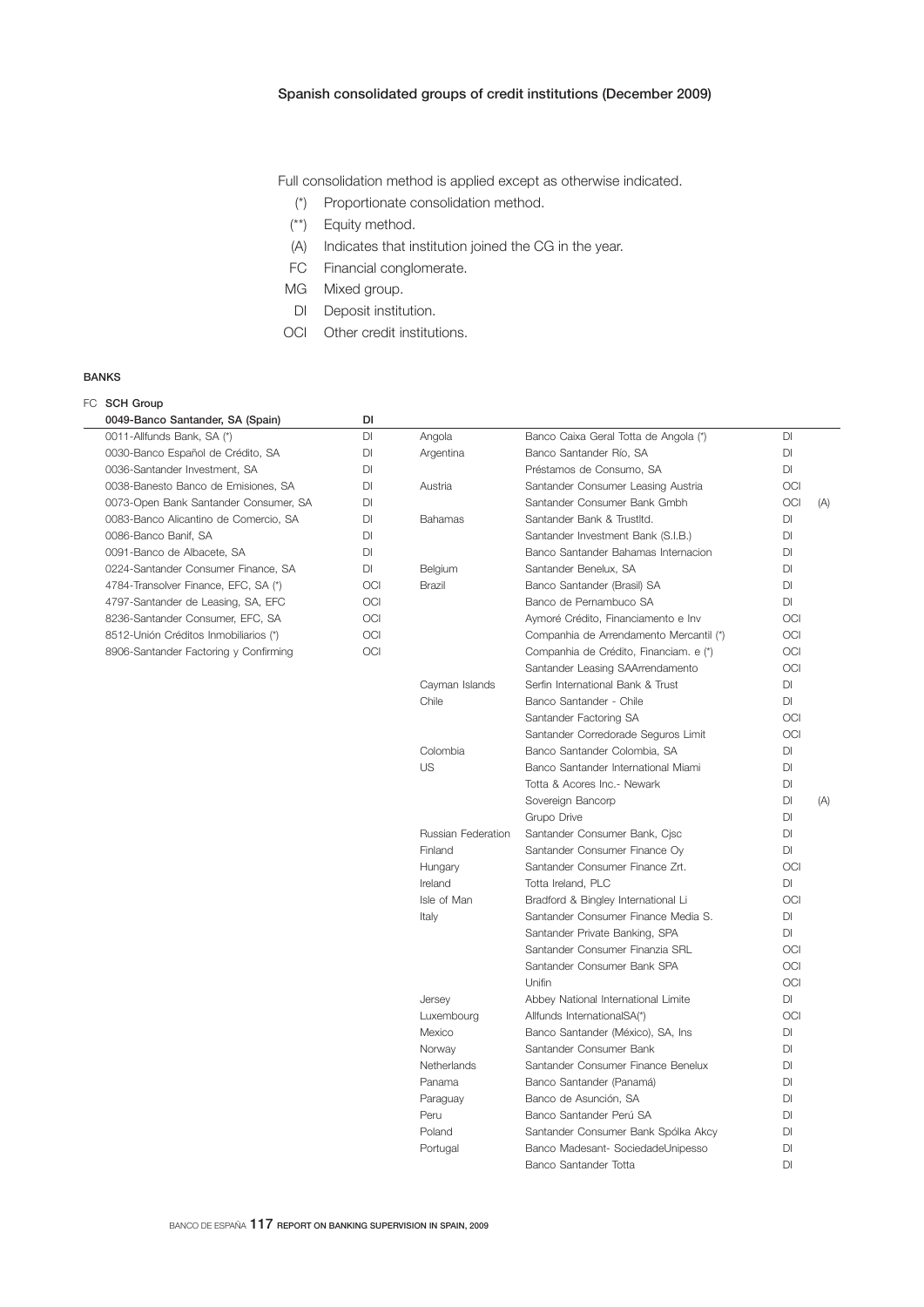|                | B.S.N. Portugal                     | <b>DI</b>  |     |
|----------------|-------------------------------------|------------|-----|
|                | Banco Santander Consumer Portugal,  | DI.        |     |
|                | Totta-Crédito Especializado, Ific   | OCI        |     |
| Puerto Rico    | BST International Bank, Inc.        | <b>DI</b>  |     |
|                | Banco Santander Puertorico          | DI         |     |
|                | Santander Overseas Bank Inc.        | DI.        |     |
|                | Santander International Bank        | DI.        |     |
|                | Santander Financialservices         | OCI        |     |
|                | Crefisa                             | OCI        |     |
| UK             | Abbey National plc                  | DI.        |     |
|                | Grupo Alliance & Leicester          | <b>DI</b>  |     |
|                | Abbey National Treasury Services PI | <b>DI</b>  |     |
|                | CA Premier Banking Limited          | <b>DI</b>  |     |
|                | Santander Cards UK Limited          | DI         | (A) |
|                | Santander Consumer Finance (UK) plc | OCI        |     |
|                | Santander UK Investment             | OCI        |     |
|                | Santander Cards Limited             | OCI        |     |
|                | Abbey Covered Bonds(Lm) Limited     | OCI        |     |
|                | Liquidity Limited                   | <b>OCI</b> | (A) |
|                | Liquidity Import Finance Limited    | <b>OCI</b> | (A) |
| Czech Republic | Santander Consumer Finance A.S.     | OCI        |     |
|                | Santander Consumer Leasing, S.R.O.  | <b>OCI</b> |     |
| Germany        | Santander Consumer Bank Aktiengesel | <b>DI</b>  |     |
|                | Santander Consumer Leasing Gmbh     | OCI        |     |
| Switzerland    | Banco Santander (Suisse), SA        | <b>DI</b>  |     |
| Uruguay        | Banco Santander Uruguay             | <b>DI</b>  |     |
|                |                                     |            |     |

|  |  |  | Mapfre Group, Consolidated proportionally with 2038-Caja Madrid |
|--|--|--|-----------------------------------------------------------------|
|--|--|--|-----------------------------------------------------------------|

| 0063-Banco Ser. Fin. Caja Madrid-Mapfre (Spain) DI  |     |                      |                                         |                        |
|-----------------------------------------------------|-----|----------------------|-----------------------------------------|------------------------|
| 0125-Bancofar, SA                                   | DI  | Mexico               | Finanmadrid México SA                   | OCI                    |
| 4837-Madrid Leasing Corporación, SA                 | OCI |                      |                                         |                        |
| 8793-Finanmadrid, SA, EFC                           | OCI |                      |                                         |                        |
| MG Pastor Group                                     |     |                      |                                         |                        |
| 0072-Banco Pastor, SA (Spain)                       | DI  |                      |                                         |                        |
| 8620-Pastor Servicios Financieros                   | OCI |                      |                                         |                        |
| MG Popular Group                                    |     |                      |                                         |                        |
| 0075-Banco Popular Español, SA (Spain)              | DI  |                      |                                         |                        |
| 0216-Banco Popular Hipotecario, SA                  | DI  | <b>US</b>            | <b>Total Bank</b>                       | <b>DI</b>              |
| 0229-Bancopopular-E, SA                             | DI  | Portugal             | Banco Popular Portugal                  | DI                     |
| 0233-Popular Banca Privada, SA                      | DI  |                      | Popular Factoring Portuguesa            | <b>OCI</b>             |
| 8816-Sdad. Conjunta Emisión GMP, EFC, SA (*)        | OCI |                      |                                         |                        |
| 8903-Popular de Factoring, SA, EFC                  | OCI |                      |                                         |                        |
| MG Sabadell Group                                   |     |                      |                                         |                        |
| 0081-Banco de Sabadell, SA (Spain)                  | DI  |                      |                                         |                        |
| 0185-Banco Urquijo Sabadell B.P., SA                | DI  | Andorra              | Banc Sabadell d'Andorra, SA             | DI                     |
| 8211-Bansabadell Financiación EFC, SA               | OCI | <b>Bahamas</b>       | Banco Atlántico (Bahamas) Bank And Tr   | DI                     |
| 8821-Bansabadell Fincom, EFC, SA                    | OCI | US                   | Transatlantic Bank                      | DI                     |
|                                                     |     | Monaco               | Banco Atlántico Monaco SAM.             | DI                     |
| MG Bankinter SA Group                               |     |                      |                                         |                        |
| 0128-Bankinter, SA (Spain)                          | DI  |                      |                                         |                        |
| 8832-Bankinter Consumer Finance, EFC, SA            | OCI |                      |                                         |                        |
| FC BBVA Group                                       |     |                      |                                         |                        |
| 0182-Banco Bilbao Vizcaya Argentaria, SA (Spain) DI |     |                      |                                         |                        |
| 0009-Finanzia, Banco de Crédito, SA                 | DI  | Netherlands Antilles | Banco Provincial Overseas NV            | $\mathsf{D}\mathsf{I}$ |
| 0057-Banco Depositario BBVA, SA                     | DI  | Argentina            | BBVA Banco Frances, SA                  | DI                     |
| 0113-Banco Industrial de Bilbao, SA                 | DI  |                      | PSA Finance Argentina Compañía Fina (*) | OCI                    |
| 0121-Banco Occidental, SA                           | DI  | Brazil               | BBVA Brasil Banco de Investimento.      | <b>DI</b>              |
| 0129-BBVA Banco de Financiación, SA                 | DI  | Chile                | Banco Bilbao Vizcaya Argentaria Chi     | <b>DI</b>              |
| 0132-Banco de Promoción de Negocios                 | DI  |                      | Forum Servicios Financieros, SA (*)     | OCI                    |
| 0227-UNOE Bank, SA                                  | DI  |                      | Gente BBVA, SA                          | OCI                    |
| 8321-Iberdrola Servi. Finan. EFC, SA                | OCI |                      | BBVA Factoring Limitada (Chile)         | <b>OCI</b>             |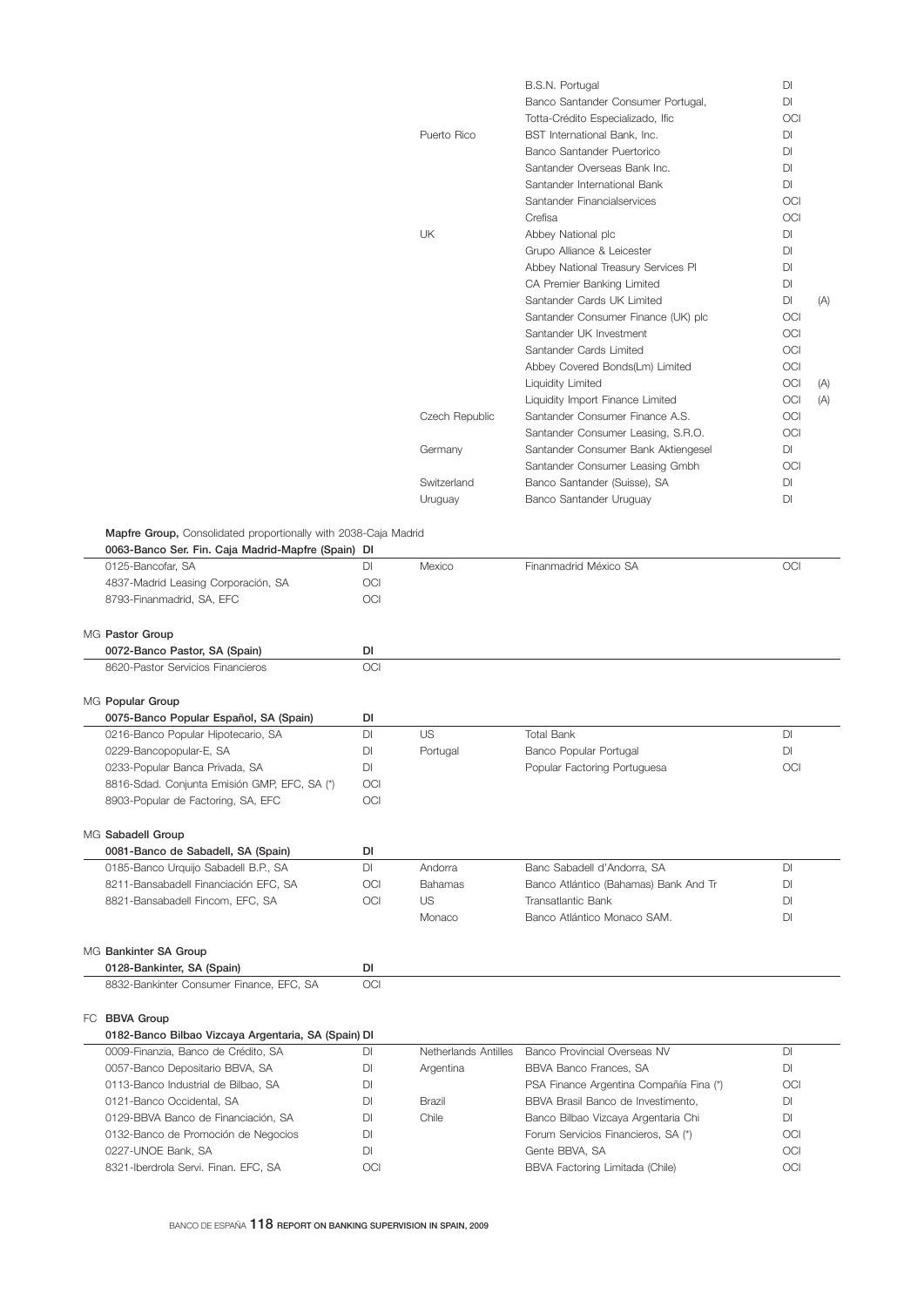|                                                                                                                                |     |     | Colombia             | BBVA Colombia, SA                                                        | DI              |     |
|--------------------------------------------------------------------------------------------------------------------------------|-----|-----|----------------------|--------------------------------------------------------------------------|-----------------|-----|
|                                                                                                                                |     |     |                      | BBVA Leasing SA Compañía de Finan                                        | OCI             |     |
|                                                                                                                                |     |     | <b>US</b>            | Compass Bank                                                             | DI              |     |
|                                                                                                                                |     |     |                      | Compass Southwest, Lp                                                    | <b>DI</b>       |     |
|                                                                                                                                |     |     |                      | Homeowners Loan Corporation                                              | <b>OCI</b>      |     |
|                                                                                                                                |     |     |                      | Compass Auto Receivables Corporatio                                      | OCI             |     |
|                                                                                                                                |     |     |                      | Compass Texas Mortgagefinancing, In                                      | OCI             |     |
|                                                                                                                                |     |     |                      | Compass Mortgage Corporation                                             | OCI             |     |
|                                                                                                                                |     |     |                      | Compass Mortgage Financing, Inc.                                         | OCI             |     |
|                                                                                                                                |     |     |                      | Phoenix Loan Holdings, Inc.                                              | OCI             |     |
|                                                                                                                                |     |     |                      | Stavis Margolis Advisory Services,                                       | OCI             |     |
|                                                                                                                                |     |     | Ireland              | <b>BBVA Ireland Public Limited Company</b>                               | OCI             |     |
|                                                                                                                                |     |     | Italy                | <b>BBVA Finance SPA.</b>                                                 | <b>OCI</b>      |     |
|                                                                                                                                |     |     |                      | BBVA Finanzia, SPA                                                       | OCI             |     |
|                                                                                                                                |     |     | Mexico               | BBVA Bancomer, SA Dec.V.                                                 | <b>DI</b>       |     |
|                                                                                                                                |     |     |                      | Hipotecaria Nacional, SA de CV                                           | OCI             |     |
|                                                                                                                                |     |     |                      | Financiera Ayudamos SA de CV, S                                          | OCI             |     |
|                                                                                                                                |     |     | Panama               | Banco Bilbao Vizcaya Argentaria (Pa                                      | DI              |     |
|                                                                                                                                |     |     | Paraguay             | BBVA Paraguay, SA                                                        | DI              |     |
|                                                                                                                                |     |     | Peru                 | Banco Continental, SA                                                    | DI              |     |
|                                                                                                                                |     |     | Portugal             | Banco Bilbao Vizcaya Argentaria (Po                                      | <b>DI</b>       |     |
|                                                                                                                                |     |     |                      |                                                                          | <b>OCI</b>      |     |
|                                                                                                                                |     |     |                      | BBVA Leasimo - Sociedade de Locaçao                                      | OCI             |     |
|                                                                                                                                |     |     | Puerto Rico          | BBVA Instituiçao Financeira de Cred                                      | DI              |     |
|                                                                                                                                |     |     | Switzerland          | Banco Bilbao Vizcaya Argentaria Pue                                      |                 |     |
|                                                                                                                                |     |     |                      | BBVA Suiza, SA (BBVA Switzerland)<br>Banco Bilbao Vizcaya Argentaria Uru | DI              |     |
|                                                                                                                                |     |     | Uruguay<br>Venezuela | Banco Provincial SA - Banco Unive                                        | DI<br><b>DI</b> |     |
|                                                                                                                                |     |     |                      |                                                                          |                 |     |
| <b>Barclays SA Group</b>                                                                                                       |     |     |                      |                                                                          |                 |     |
| Barclays PLC (UK)                                                                                                              | DI  |     |                      |                                                                          |                 |     |
| 0065-Barclays Bank, SA                                                                                                         | DI  |     |                      |                                                                          |                 |     |
| 8905-Barclays Factoring, SA, EFC                                                                                               | OCI |     |                      |                                                                          |                 |     |
|                                                                                                                                |     |     |                      |                                                                          |                 |     |
| Citibank Group                                                                                                                 |     |     |                      |                                                                          |                 |     |
| Citigroup Inc (US)                                                                                                             | DI  |     |                      |                                                                          |                 |     |
| 0122-Citibank España, SA                                                                                                       | DI  |     |                      |                                                                          |                 |     |
| 8818-Citifin, SA, EFC                                                                                                          | OCI |     |                      |                                                                          |                 |     |
| <b>OTHER GROUPS OF BANKS</b> (institutions whose group includes only one credit institution supervised by the Banco de España) |     |     |                      |                                                                          |                 |     |
| 0011-Allfunds Bank, SA                                                                                                         | DI  |     |                      | Consolidated proportionally with SCH Group                               |                 |     |
| 0042-Banco Guipuzcoano, SA                                                                                                     | DI  |     |                      |                                                                          |                 |     |
| MG 0061-Banca March, SA                                                                                                        | DI  |     |                      |                                                                          |                 |     |
| 0078-Banca Pueyo, SA                                                                                                           | DI  |     |                      |                                                                          |                 |     |
| 0142-Bco. Pequeña y Med. Empresa                                                                                               | DI  | (A) |                      |                                                                          |                 |     |
| 0188-Banco Alcalá, SA                                                                                                          | DI  |     |                      |                                                                          |                 |     |
| 0198-Banco Cooperativo Español, SA                                                                                             | DI  |     |                      |                                                                          |                 |     |
| 0211-EBN Banco de Negocios, SA                                                                                                 | DI  |     |                      |                                                                          |                 |     |
| 0232-Banco Inversis, SA                                                                                                        | DI  |     |                      |                                                                          |                 |     |
| 0234-Banco Caminos, SA                                                                                                         | DI  |     |                      |                                                                          |                 |     |
| 1000-Instituto de Crédito Oficial                                                                                              | OCI |     |                      |                                                                          |                 |     |
|                                                                                                                                |     |     |                      |                                                                          |                 |     |
| 0019-Deutsche Bank, SAE                                                                                                        | DI  |     | (A) Germany          | Parent: Deutsche Bank, AG                                                | DI<br>DI        | (A) |
| 0058-BNP Paribas España, SA                                                                                                    | DI  |     | France               | Parent: BNP Paribas, SA<br>Parent: RBC Dexia Investor Services Limited   |                 |     |
| 0094-RBC Dexia Investor Services España                                                                                        | DI  |     | UK                   |                                                                          |                 |     |
| 0130-Banco Caixa Geral, SA                                                                                                     | DI  |     | (A) Portugal         | Parent: Caixa Geral de Depositos                                         | DI              | (A) |
| 0138-Bankoa, SA                                                                                                                | DI  |     | France               | Parent: CRCAM Pyrenees Gascogne                                          | <b>DI</b>       |     |
| 0186-Banco de Finanzas e Inversiones                                                                                           | DI  |     | Italy                | Parent: Grupo Mediolanum SPA                                             |                 |     |
| 0200-Privat Bank Degroof, SA                                                                                                   | DI  |     | Belgium              | Parent: Banque Degroof, SA                                               | DI              |     |
| 0217-Banco Halifax Hispania, SA                                                                                                | DI  |     | UK                   | Parent: Hbos PLC                                                         | DI              |     |
| 0223-General Electric Capital Bank, SA (**)                                                                                    | DI  |     | US                   | Parent: General Electric Capital Corp. (**)                              |                 |     |
| 0225-Banco Cetelem, SA                                                                                                         | DI  |     | France               | Parent: BNP Paribas                                                      | DI              |     |
| 0226-UBS Bank SA                                                                                                               | DI  |     | Switzerland          | Parent: UBS AG                                                           | DI              |     |
| <b>SAVING BANKS</b>                                                                                                            |     |     |                      |                                                                          |                 |     |
| MG MP Córdoba Group                                                                                                            |     |     |                      |                                                                          |                 |     |
| 2024-Caja de Ahorros y MP de Córdoba (Spain)                                                                                   | DI  |     |                      |                                                                          |                 |     |
| 0184-Banco Europeo de Finanzas, SA (*)                                                                                         | DI  |     |                      |                                                                          |                 |     |
| 8612-Comerciantes Reunidos del Sur, SA                                                                                         | OCI |     |                      |                                                                          |                 |     |
|                                                                                                                                |     |     |                      |                                                                          |                 |     |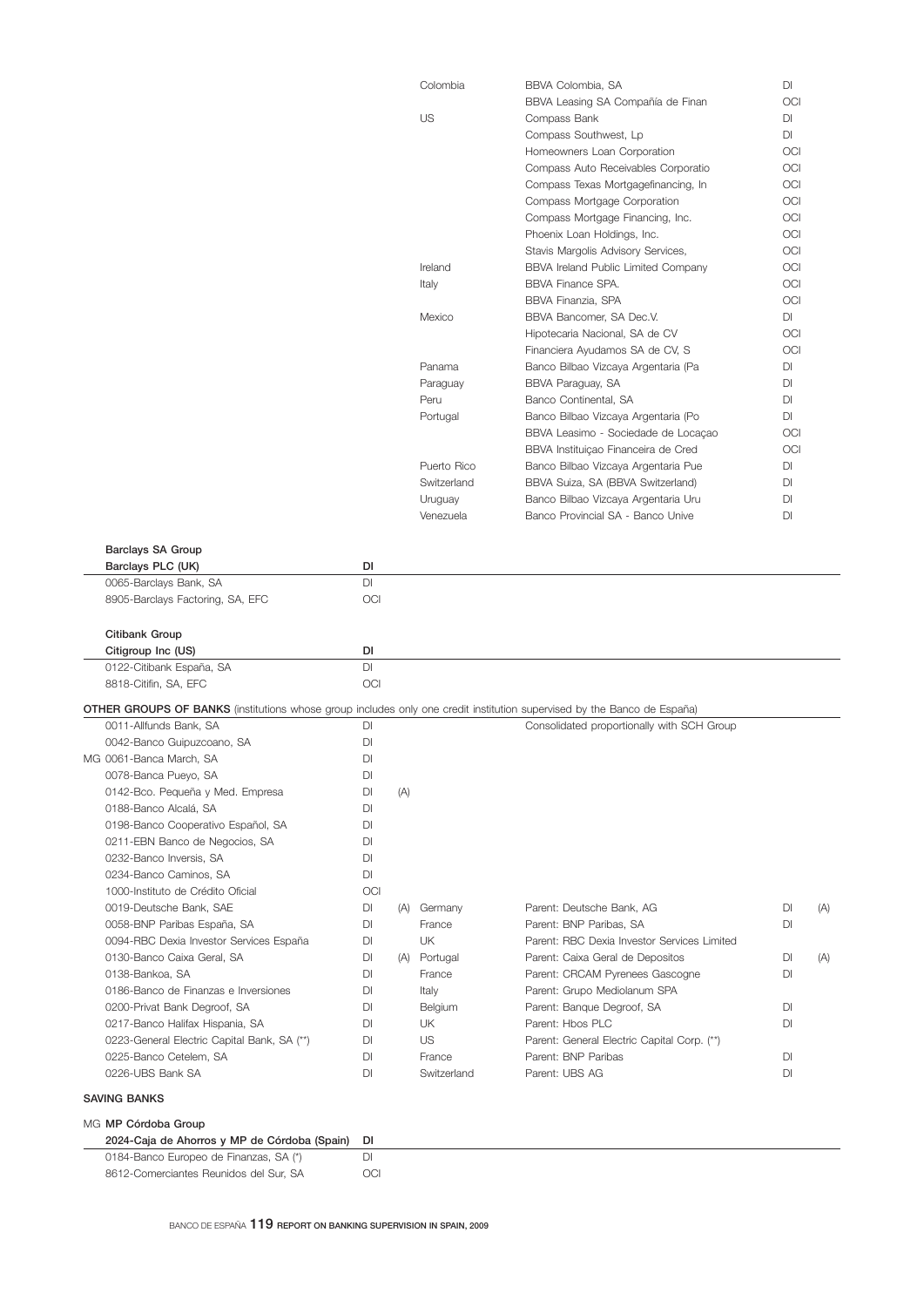| MG Caja Granada Group                               |     |        |                                  |           |
|-----------------------------------------------------|-----|--------|----------------------------------|-----------|
| 2031-Caja General de Ahorros de Granada (Spain) DI  |     |        |                                  |           |
| 0184-Banco Europeo de Finanzas, SA (*)              | DI  |        |                                  |           |
|                                                     |     |        |                                  |           |
| MG Caja Madrid Group                                |     |        |                                  |           |
| 2038-Caja de Ahorros y MP de Madrid (Spain)         | DI  |        |                                  |           |
| 0063-Banco Ser. Fin. Caja Madrid-Mapfre (*)         | DI  | US     | City National Bancshares, Inc    | DI        |
| 0099-Altae Banco, SA                                | DI  |        | City National Bank of Florida    | DI        |
| 0125-Bancofar, SA (*)                               | DI  | Mexico | Finanmadrid México, SA de CV (*) | OCI       |
| 4837-Madrid Leasing Corporación, SA (*)             | OCI |        |                                  |           |
| 8793-Finanmadrid, SA, EFC (*)                       | OCI |        |                                  |           |
|                                                     |     |        |                                  |           |
| MG Caja Asturias Group                              |     |        |                                  |           |
| 2048-Caja de Ahorros de Asturias (Spain)            | DI  |        |                                  |           |
| 0115-Banco Liberta, SA                              | DI  |        |                                  |           |
|                                                     |     |        |                                  |           |
| MG Caja Baleares Group                              |     |        |                                  |           |
| 2051-Caja de Ahorros y MP de Baleares (Spain)       | DI  |        |                                  |           |
| 4838-SA Nostra de Inversiones, EFC, SA              | OCI |        |                                  |           |
|                                                     |     |        |                                  |           |
|                                                     |     |        |                                  |           |
| MG Caja Cantabria Group                             |     |        |                                  |           |
| 2066-C. Ahorros de Santander y Cantabria (Spain) DI |     |        |                                  |           |
| 4819-Bancantabria Inversiones, SA, EFC              | OCI |        |                                  |           |
|                                                     |     |        |                                  |           |
| MG Bancaja Group                                    |     |        |                                  |           |
| 2077-Bancaja (Spain)                                | DI  |        |                                  |           |
| 0093-Banco de Valencia, SA                          | DI  |        |                                  |           |
| 8825-Adquiera Servicios Financieros EFC,            | OCI |        |                                  |           |
|                                                     |     |        |                                  |           |
| Caixa Vigo Group                                    |     |        |                                  |           |
| 2080-Caixa Vigo, Ourense e Pontevedra (Spain)       | DI  |        |                                  |           |
| 0046-Banco Gallego, SA                              | DI  |        |                                  |           |
|                                                     |     |        |                                  |           |
| MG Ibercaja Group                                   |     |        |                                  |           |
| 2085-Ibercaja (Spain)                               | DI  |        |                                  |           |
| 4832-Ibercaja Leasing y Financiación                | OCI |        |                                  |           |
|                                                     |     |        |                                  |           |
| MG C. Mediterráneo Group                            |     |        |                                  |           |
| 2090-Caja de Ahorros del Mediterráneo (Spain)       | DI  |        |                                  |           |
| 8824-Camge Financiera, EFC, SA                      | OCI | Mexico | Crédito Inmobiliario SA de Cv    | DI<br>(A) |
|                                                     |     |        |                                  |           |
| MG Caja Galicia Group                               |     |        |                                  |           |
| 2091-Caja de Ahorros de Galicia (Spain)             | DI  |        |                                  |           |
| 8240-Cxg Creto Familiar Cor Caixagalicia            | OCI |        |                                  |           |
|                                                     |     |        |                                  |           |
|                                                     |     |        |                                  |           |
| Caja Jaén Group                                     |     |        |                                  |           |
| 2092-Caja Provincial de Ahorros de Jaén (Spain)     | DI  |        |                                  |           |
| 0184-Banco Europeo de Finanzas, SA (*)              | DI  |        |                                  |           |
|                                                     |     |        |                                  |           |
| MG BBK Group                                        |     |        |                                  |           |
| 2095-Bilbao Bizkaia Kutxa (Spain)                   | DI  |        |                                  |           |
| 4809-Adefisa Leasing, EFC, SA                       | OCI | France | Arca, SA                         | DI        |
| 8830-Bbkge Kredit EFC, SA                           | OCI |        |                                  |           |
|                                                     |     |        |                                  |           |
| FC La Caixa Group                                   |     |        |                                  |           |
| 2100-C. Ahorros y Pensiones de Barcelona            | DI  |        |                                  |           |
| (Spain)                                             |     |        |                                  |           |
| 0133-Microbank de la Caixa, SA                      | DI  | France | Recouvrements Dulud, SAS         | OCI       |
| 8221-Corporación Hipotecaria Mutual                 | OCI |        |                                  |           |
| 8776-Finconsum, EFC, SA                             | OCI |        |                                  |           |
| 8788-Financiacaixa 2, EFC, SA                       | OCI |        |                                  |           |
|                                                     |     |        |                                  |           |
| MG Caja Guipuzkoa Group                             |     |        |                                  |           |
| 2101-Caja Ahorros Gipuzkoa y S. Sebastian           | DI  |        |                                  |           |
| (Spain)                                             |     |        |                                  |           |
| 0059-Banco de Madrid, SA                            | DI  |        |                                  |           |
| 8811-Grupo Serv. Hip. On-Line, EFC, SA              | OCI |        |                                  |           |

BANCO DE ESPAÑA 120 REPORT ON BANKING SUPERVISION IN SPAIN, 2009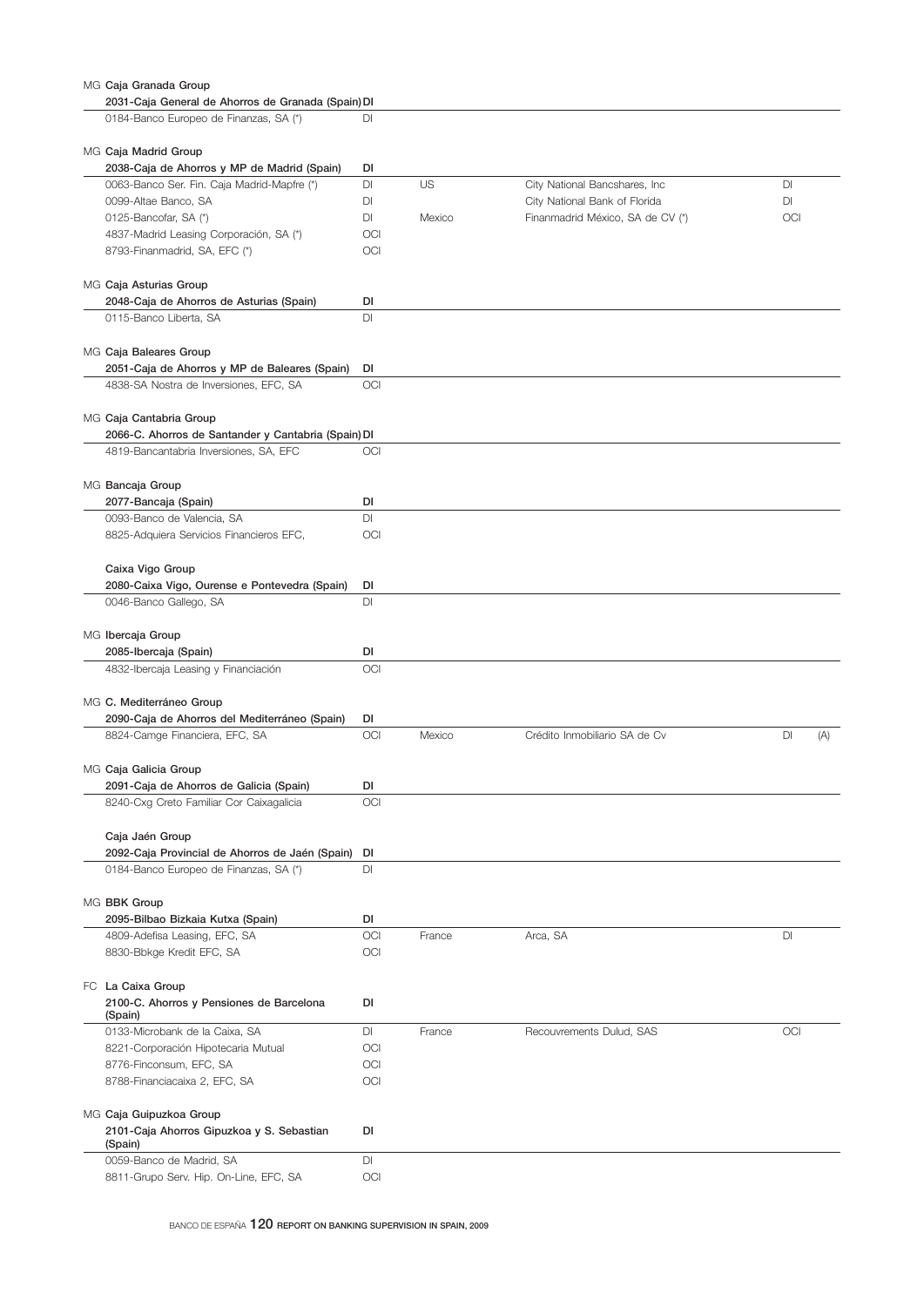| MG Unicaja Group                                 |                                                                                                                                |
|--------------------------------------------------|--------------------------------------------------------------------------------------------------------------------------------|
| 2103-Unicaja (Spain)                             | DI                                                                                                                             |
| 0184-Banco Europeo de Finanzas, SA (*)           | <b>DI</b>                                                                                                                      |
| MG Cajasol Group                                 |                                                                                                                                |
| 2106-MPCA S. Fernando de Huelva Jerez (Spain) DI |                                                                                                                                |
| 0184-Banco Europeo de Finanzas, SA (*)           | DI                                                                                                                             |
| 8596-Unión Cto. Fin. Mob. Inm. Credifimo         | OCI                                                                                                                            |
|                                                  | OTHER GROUPS OF SAVING BANKS (institutions whose group includes only one credit institution supervised by the Banco de España) |
| 2000-Confed. Española Cajas de Ahorros           | DI                                                                                                                             |
| MG 2010-MP y Caja Gral. Badajoz                  | DI                                                                                                                             |
| MG 2013-Caixa d'Estalvis de Catalunya            | DI                                                                                                                             |
| 2017-Círculo Católico Obreros de Burgos          | <b>DI</b>                                                                                                                      |
| MG 2018-Caja de Ahorros Municipal de Burgos      | DI                                                                                                                             |
| 2030-Caixa d'Estalvis de Girona                  | DI                                                                                                                             |
| 2032-Caja de Ahorro Prov. de Guadalajara         | DI                                                                                                                             |
| 2037-Caja de Ahorros de la Rioja                 | <b>DI</b>                                                                                                                      |
| 2040-Caixa d'Estalvis Comarcal Manlleu           | DI                                                                                                                             |
| MG 2041-Caixa d'Estalvis de Manresa              | DI                                                                                                                             |
| MG 2042-Caixa d'Estalvis Laietana                | DI                                                                                                                             |
| MG 2043-Caja de Ahorros de Murcia                | DI                                                                                                                             |
| 2045-Caja de Ahorros y MP Ontinyent              | DI                                                                                                                             |
| MG 2052-Caja Insular de Ahorros de Canarias      | DI                                                                                                                             |
| MG 2054-Caja de Ahorros y MP de Navarra          | DI                                                                                                                             |
| 2056-Colonya-Caixa d'Estalvis Pollensa           | DI                                                                                                                             |
| MG 2059-Caixa d'Estalvis de Sabadell             | DI                                                                                                                             |
| MG 2065-Caia General de Ahorros de Canarias      | DI                                                                                                                             |
| 2069-Caja Ahorros y Monte Piedad Segovia         | DI                                                                                                                             |
| MG 2073-Caixa d'Estalvis de Tarragona            | DI                                                                                                                             |
| MG 2074-Caixa d'Estalvis de Terrassa             | DI                                                                                                                             |
| MG 2081-Caixa d'Estalvis del Penedes             | DI                                                                                                                             |
| MG 2086-Caja Ahorros Inmaculada de Aragón        | DI                                                                                                                             |
| 2094-Caja de Ahorros y MP de Ávila               | DI                                                                                                                             |
| MG 2096-Caja España de Inversiones               | DI                                                                                                                             |
| MG 2097-Caja de Ahorros de Vitoria y Alava       | DI                                                                                                                             |
| 2099-Caja Ahorros y MP de Extremadura            | DI                                                                                                                             |
| MG 2104-Caja Ahorros de Salamanca y Soria        | DI                                                                                                                             |
| MG 2105-Caja Ahorros de Castilla-La Mancha       | DI                                                                                                                             |
|                                                  |                                                                                                                                |

| MG Cajamar Group, Institutional Protection Scheme (SIP) |                                      |     |     |  |  |  |
|---------------------------------------------------------|--------------------------------------|-----|-----|--|--|--|
|                                                         | 3058-Cajamar Caja Rural, SCC (Spain) | DI  | (A) |  |  |  |
|                                                         | 3094-Caja Campo, Caja Rural, SCC     | DI. | (A) |  |  |  |
|                                                         | 3137-Caja R. de Casinos SCCV         | DI. | (A) |  |  |  |

## OTHER GROUPS OF CREDIT COOPERATIVES (institutions whose group includes only one credit institution supervised by the Banco de España)

| 3008-Caja R. de Navarra, SCC             | <b>DI</b>  |
|------------------------------------------|------------|
| 3017-Caja R. de Soria, SCC               | DI         |
| 3021-Caja R. de Aragón, SCC              | <b>DI</b>  |
| MG 3025-Caixa C. dels Enginyers, SCC     | <b>DI</b>  |
| MG 3035-Caja Laboral Popular CC          | <b>DI</b>  |
| 3062-Caja R. de Ciudad Real, SCC         | <b>DI</b>  |
| 3067-C.R. de Jaén, Barna y Madrid, Scc   | <b>DI</b>  |
| 3081-Caja R. de Toledo, SCC              | DI         |
| 3084-Ipar Kutxa Rural, SCC               | <b>DI</b>  |
| 3085-Caja R. de Zamora, CC               | <b>DI</b>  |
| 3146-Caja de Crédito Cooperativo, SCC    | <b>DI</b>  |
| 3183-Caja de Arquitectos SCC             | <b>DI</b>  |
| 3189-Caja R. Aragonesa y de Los Pirineos | DI         |
| SPECIALISED CREDIT INSTITUTIONS (SCIS)   |            |
| Volkswagen Group                         |            |
| Volkswagen AG (Germany)                  |            |
| 8307-Volkswagen Finance SA, EFC          | <b>OCI</b> |
| 8813-Scania Finance Hispania EFC, SA     | OCI        |
|                                          |            |